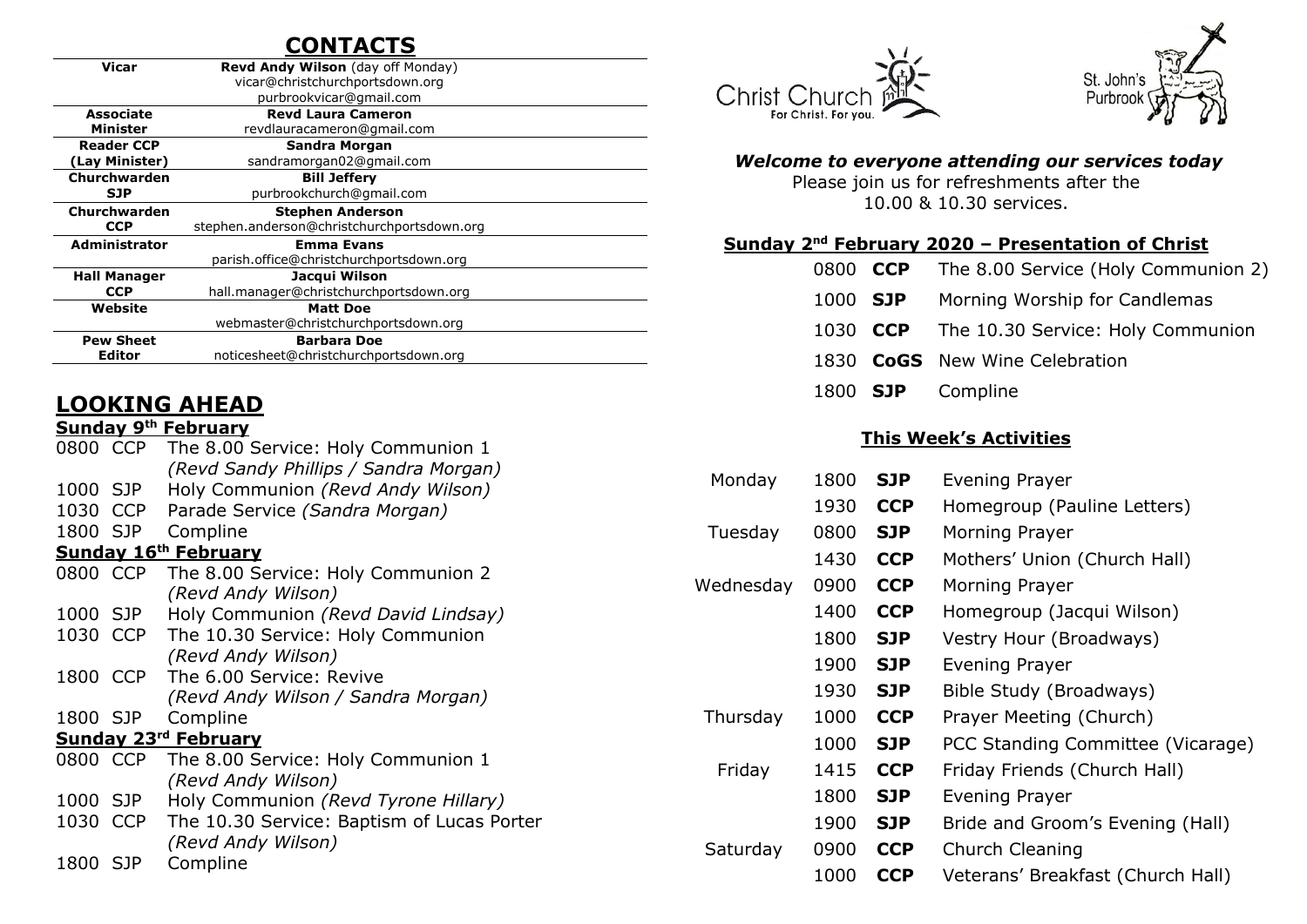

## **Mission of the Month: Church Mission Society**

The **hearing loop** in church is now working again. If you use it, Andy Wilson or Stuart Davies would be interested to know of its effectiveness.

**The funeral of Bryan Scarth** will take place at The Oaks Havant Crematorium on **Wednesday 12th February** at 11.30am.

**CMS visit:** Our outgoing mission partners, Peter & Sally Bartlett will be speaking at The 10.30 Service on **Sunday 16th February**. They will also introduce Bev Richardson, with a view to her becoming our new partner in Paraguay.

**Annual meetings** for Christ Church will take place on **Thursday 23rd April** starting at 7.30pm.

If you would like to receive this notice sheet each week by email, please send a request to parish.office@christchurchportsdown.org



**Annual Report:** Please could all group leaders submit reports for the 2019 annual report to Bill Jeffery by 9th February.

**The funeral of Harry Gower** will take place at The Oaks Havant Crematorium on **Monday 10th February** at 1.45pm.

#### **Grand Jumble Sale: Saturday 15th February**

10.30 -12.30pm at St John's Church Hall. Please bring all contributions to the hall on Friday 14th after 6pm or to the Broadways Coffee Shop on Thursday 13th after 10am. Thank you.

**Annual meetings** for St John's will take place on **Sunday 29th March** starting at 11.15am.

### *NOTES AND NEWS*

**Ash Wednesday:** There will be a cluster-wide service of Communion and imposition of ashes at Christ Church at 7pm on **Wednesday 26th February**.

**JustOne:** Churches across Portsmouth are hosting evangelist Canon J John to speak at Portsmouth Guildhall on **4th and 5th April** (7.30pm). This is a great opportunity to invite just one relative, friend, neighbour or colleague to hear the life changing message of Jesus Christ presented in an accessible manner. Tickets are £5 each and Andy Wilson has some to sell. See justone.co.uk for more details.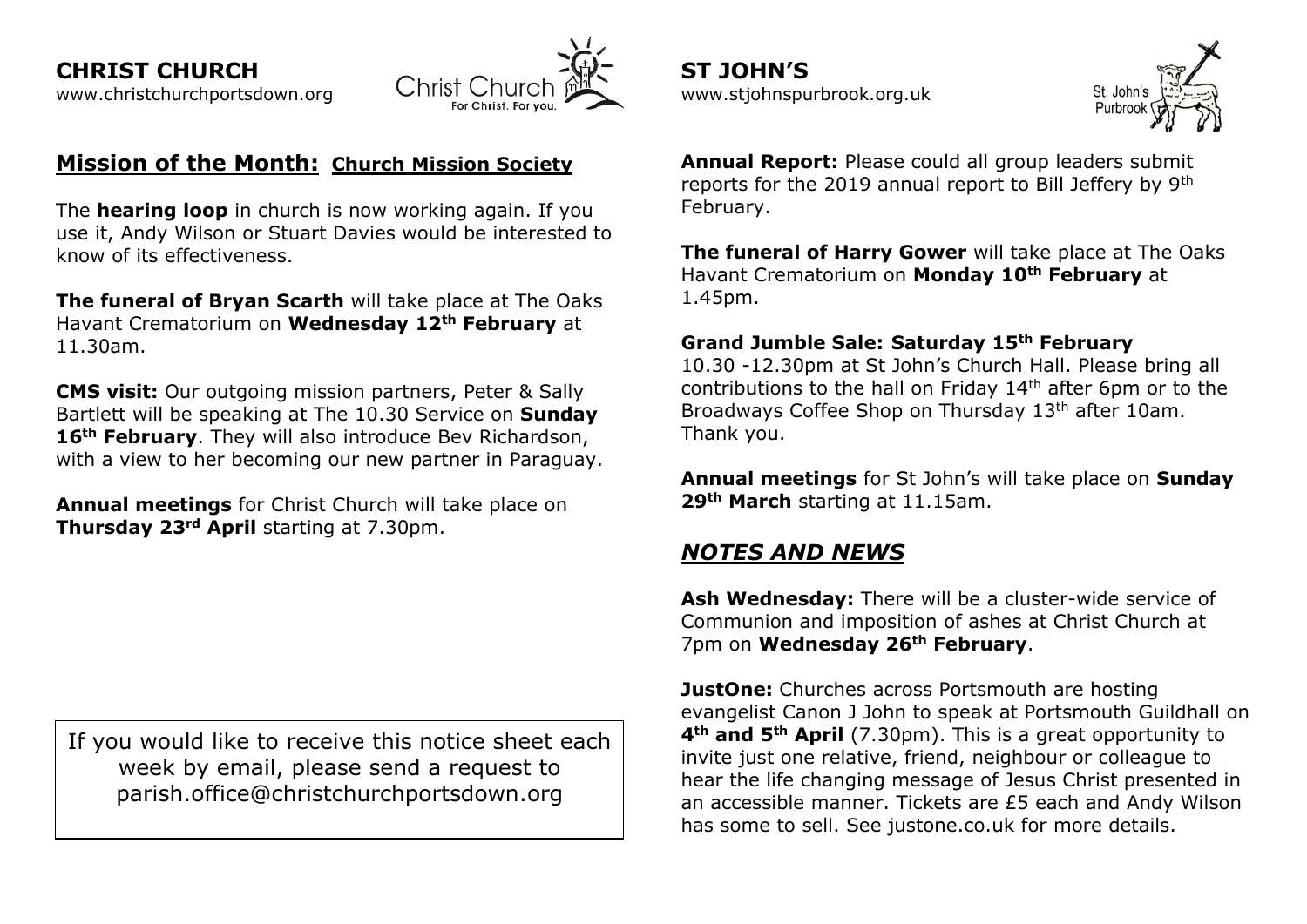Mary, 'This child is destined for the falling and the rising of many in Israel, and to be a sign that will be opposed <sup>35</sup> so that the inner thoughts of many will be revealed—and a sword will pierce your own soul too.'  $36$  There was also a prophet, Anna the daughter of Phanuel, of the tribe of Asher. She was of a great age, having lived with her husband for seven years after her marriage, <sup>37</sup> then as a widow to the age of eighty-four. She never left the temple but worshipped there with fasting and prayer night and day.  $38$  At that moment she came, and began to praise God and to speak about the child to all who were looking for the redemption of Jerusalem. <sup>39</sup> When they had finished everything required by the law of the Lord, they returned to Galilee, to their own town of Nazareth. <sup>40</sup> The child grew and became strong, filled with wisdom; and the favour of God was upon him.

*This is the Gospel of the Lord. Praise to you, O Christ.*

### **Post Communion**

Lord, you fulfilled the hope of Simeon and Anna, who lived to welcome the Messiah: may we, who have received these gifts beyond words, prepare to meet Christ Jesus when he comes to bring us to eternal life; for he is alive and reigns, now and for ever. **Amen.**

### **PRESENTATION OF CHRIST IN THE TEMPLE**

### **COLLECT**

Almighty and ever-living God, clothed in majesty, whose beloved Son was this day presented in the Temple, in substance of our flesh: grant that we may be presented to you with pure and clean hearts, by your Son Jesus Christ our Lord, who is alive and reigns with you, in the unity of the Holy Spirit, one God, now and for ever.

#### **Amen.**

## **OLD TESTAMENT: Malachi 3:1–5**

 $3$  See, I am sending my messenger to prepare the way before me, and the Lord whom you seek will suddenly come to his temple. The messenger of the covenant in whom you delight—indeed, he is coming, says the Lord of hosts.  $2$  But who can endure the day of his coming, and who can stand when he appears? For he is like a refiner's fire and like fullers' soap;  $3$  he will sit as a refiner and purifier of silver, and he will purify the descendants of Levi and refine them like gold and silver, until they present offerings to the Lord in righteousness. <sup>4</sup> Then the offering of Judah and Jerusalem will be pleasing to the Lord as in the days of old and as in former years.  $5$  Then I will draw near to you for judgement; I will be swift to bear witness against the sorcerers, against the adulterers, against those who swear falsely, against those who oppress the hired workers in their wages, the widow, and the orphan, against those who thrust aside the alien, and do not fear me, says the Lord of hosts. *This is the word of the Lord. Thanks be to God.*